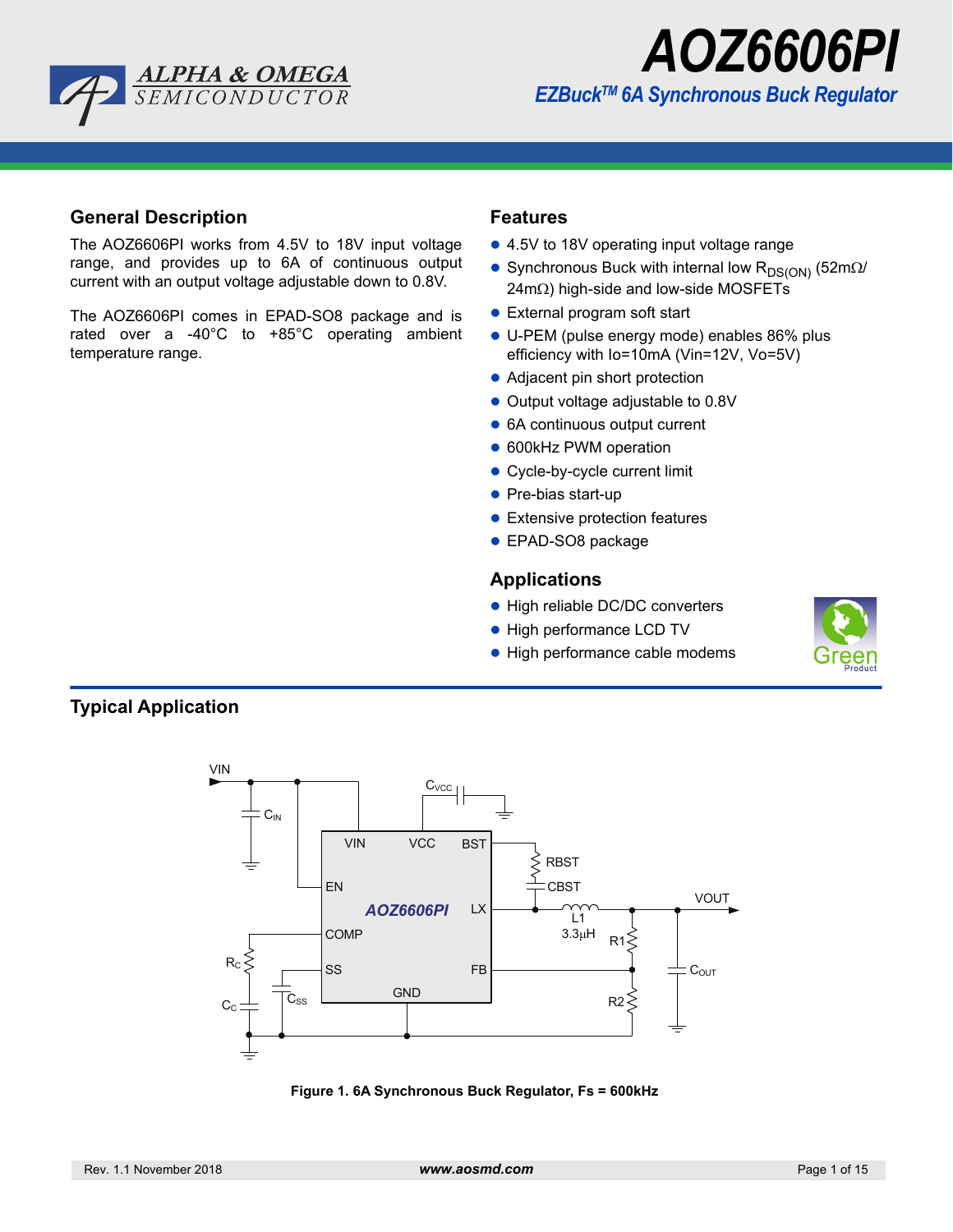

# **Ordering Information**

| <b>Part Number</b> | <b>Ambient Temperature Range</b>     | Package       | Environmental |  |  |
|--------------------|--------------------------------------|---------------|---------------|--|--|
| AOZ6606PI          | -40 $^{\circ}$ C to +85 $^{\circ}$ C | 8-Pin EPAD SO | Green Product |  |  |



AOS Green Products use reduced levels of Halogens, and are also RoHS compliant.

Please visit [www.aosmd.com/media/AOSGreenPolicy.pdf](http://www.aosmd.com/media/AOSGreenPolicy.pdf) for additional information.

# **Pin Configuration**



# **Pin Description**

| <b>Pin Number</b>  | <b>Pin Name</b> | <b>Pin Function</b>                                                                                                           |
|--------------------|-----------------|-------------------------------------------------------------------------------------------------------------------------------|
|                    | SS              | Soft Start Pin.                                                                                                               |
| 2                  | EN              | Enable pin. Logic high to enable the device.                                                                                  |
| 3                  | VIN             | Supply voltage input. When VIN rises above the UVLO threshold and EN is logic high, the<br>device starts up.                  |
| 4                  | <b>GND</b>      | Power ground.                                                                                                                 |
| 5                  | <b>BST</b>      | Bootstrap. Requires a capacitor connected between LX and BST to form a floating supply<br>across the high-side switch driver. |
| 6                  | <b>VCC</b>      | Internal LDO output.                                                                                                          |
|                    | COMP            | External loop compensation pin. Connect a RC network between COMP and GND to com-<br>pensate the control loop.                |
| 8                  | FB.             | Feedback input. The FB pin is used to set the output voltage via a resistive voltage divider<br>between the output and GND.   |
| <b>Exposed Pad</b> | LX              | Switching node. LX is the drain of the internal low-side power FETs.                                                          |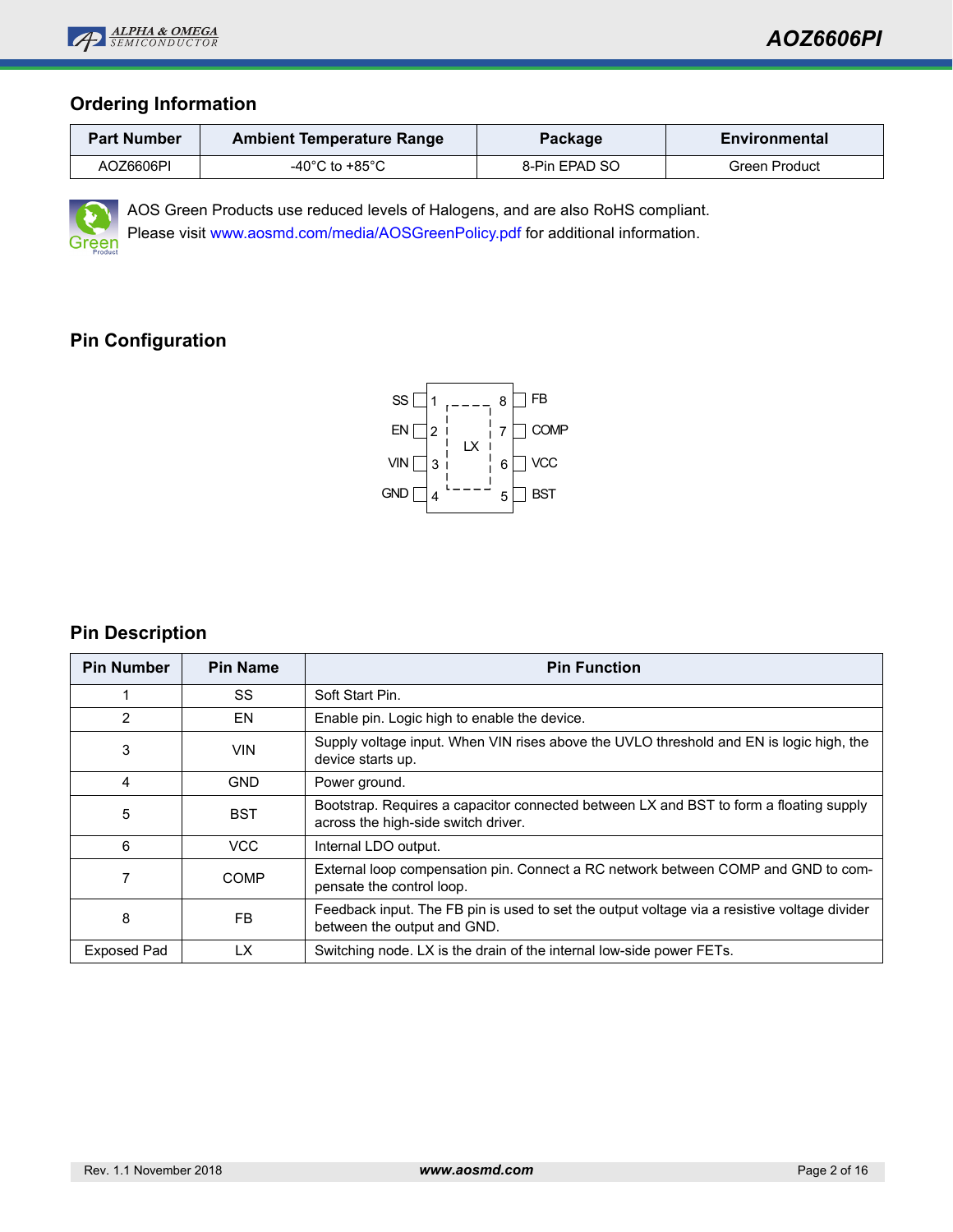

## **Absolute Maximum Ratings**

*Exceeding the Absolute Maximum Ratings may damage the device*.

| <b>Parameter</b>                          | Rating                                |
|-------------------------------------------|---------------------------------------|
| Supply Voltage $(V_{IN})$ , EN $(V_{EN})$ | $+20V$                                |
| LX to GND                                 | -0.7V to $V_{IN}$ +0.3V               |
| LX to GND $(20ns)$                        | $-5V$ to 22V                          |
| VCC, FB, COMP to GND                      | $-0.3V$ to 6V                         |
| VBST to LX                                | 6V                                    |
| Junction Temperature $(T_1)$              | $+150^{\circ}$ C                      |
| Storage Temperature $(T_S)$               | -65 $^{\circ}$ C to +150 $^{\circ}$ C |
| ESD Rating $(1)$                          | 2kV                                   |

**Note:**

1. Devices are inherently ESD sensitive, handling precautions are required. Human body model rating:  $1.5k\Omega$  in series with 100pF.

# **Electrical Characteristics**

T<sub>A</sub> = 25°C, V<sub>IN</sub> = V<sub>EN</sub> = 12V, V<sub>OUT</sub> = 3.3V unless otherwise specified. Specifications in **BOLD** indicate a temperature range of -40°C to +85°C. These specifications are guaranteed by design.

| <b>Symbol</b>          | <b>Parameter</b>                      | <b>Conditions</b>                                                                           | Min.  | Typ.           | <b>Max</b> | <b>Units</b> |
|------------------------|---------------------------------------|---------------------------------------------------------------------------------------------|-------|----------------|------------|--------------|
| $V_{IN}$               | Supply Voltage                        |                                                                                             | 4.5   |                | 18         | $\vee$       |
| VUVLO                  | Input Under-Voltage Lockout Threshold | $V_{IN}$ rising<br>$V_{IN}$ falling                                                         | 3.3   | 4.0<br>3.7     | 4.47       | V<br>$\vee$  |
|                        | <b>VCC Regulator</b>                  |                                                                                             |       | 5              |            | V            |
| $V_{CC}$               | <b>VCC Load Regulator</b>             | $I_{CC}$ = 5mA                                                                              |       | 3              |            | %            |
| $I_{IN}$               | Supply Current (Quiescent)            | $I_{\text{OUT}} = 0A$                                                                       |       | 250            |            | $\mu$ A      |
| $I_{OFF}$              | Shutdown Supply Current               | $V_{EN} = 0V$<br>$-40^{\circ}$ C < T <sub>Junction</sub> < 125 $^{\circ}$ C                 |       | 1              | 10         | μA           |
|                        |                                       | $V_{EN} = 0V$                                                                               |       | 0.1            |            | $\mu$ A      |
| $V_{FB}$               | Feedback Voltage                      | $T_A = 25^{\circ}C$                                                                         | 0.591 | 0.600          | 0.609      | $\vee$       |
| $R_{O}$                | Load Regulation                       | PWM mode<br>$1A < I$ Load < 6A                                                              |       | 0.5            |            | $\%$         |
| $S_V$                  | Line Regulation                       | $4.5V < V_{IN} < 18V$                                                                       |       | $\mathbf{1}$   |            | $\%$         |
| $I_{FB}$               | Feedback Voltage Input Current        |                                                                                             |       |                | 200        | nA           |
| $V_{EN}$               | <b>EN Input Threshold</b>             | Off threshold<br>On threshold<br>$-40^{\circ}$ C < T <sub>Junction</sub> < 125 $^{\circ}$ C | 2     |                | 0.6        | $\vee$       |
| <b>V<sub>HYS</sub></b> | <b>EN Input Hysteresis</b>            |                                                                                             |       | 300            |            | mV           |
| $I_{EN}$               | <b>EN Input Current</b>               | $V_{EN}$ = 5V                                                                               |       |                | 5          | μA           |
| $t_{SS}$               | SS Time                               | $C_{SS}$ = 22nF                                                                             | 0.9   | $\overline{2}$ | 3.7        | ms           |
| <b>Modulator</b>       |                                       |                                                                                             |       |                |            |              |
| $f_{\rm O}$            | Frequency                             |                                                                                             | 500   | 600            | 650        | kHz          |
| $D_{MAX}$              | Maximum Duty Cycle                    |                                                                                             |       | 85             |            | $\%$         |
| $D_{MIN}$              | Controllable Minimum Duty Cycle       |                                                                                             |       |                | 6.5        | $\%$         |
| $Gm_{cs}$              | <b>Current Sense Transconductance</b> |                                                                                             |       | 8              |            | AVV          |
| Rev. 1.1 November 2018 |                                       | www.aosmd.com                                                                               |       |                |            | Page 3 of 16 |

## **Maximum Operating Ratings**

*The device is not guaranteed to operate beyond the Maximum Operating ratings*.

| <b>Parameter</b>                                             | Rating                               |
|--------------------------------------------------------------|--------------------------------------|
| Supply Voltage (V <sub>IN</sub> )                            | 4.5V to 18V                          |
| Output Voltage Range                                         | 0.8V to 0.85* $V_{IN}$               |
| Ambient Temperature $(T_A)$                                  | -40 $^{\circ}$ C to +85 $^{\circ}$ C |
| Package Thermal Resistance<br>EPAD SO8 $(\theta_{JA})^{(2)}$ | $40^{\circ}$ C/W                     |

#### **Note:**

2. The value of  $\theta_{JA}$  is measured with the device mounted on a 1-in<sup>2</sup> FR-4 four layer board with 2oz copper and Vias, in a still air environment with  $T_A = 25^{\circ}$ C. The value in any given application depends on the user's specification board design.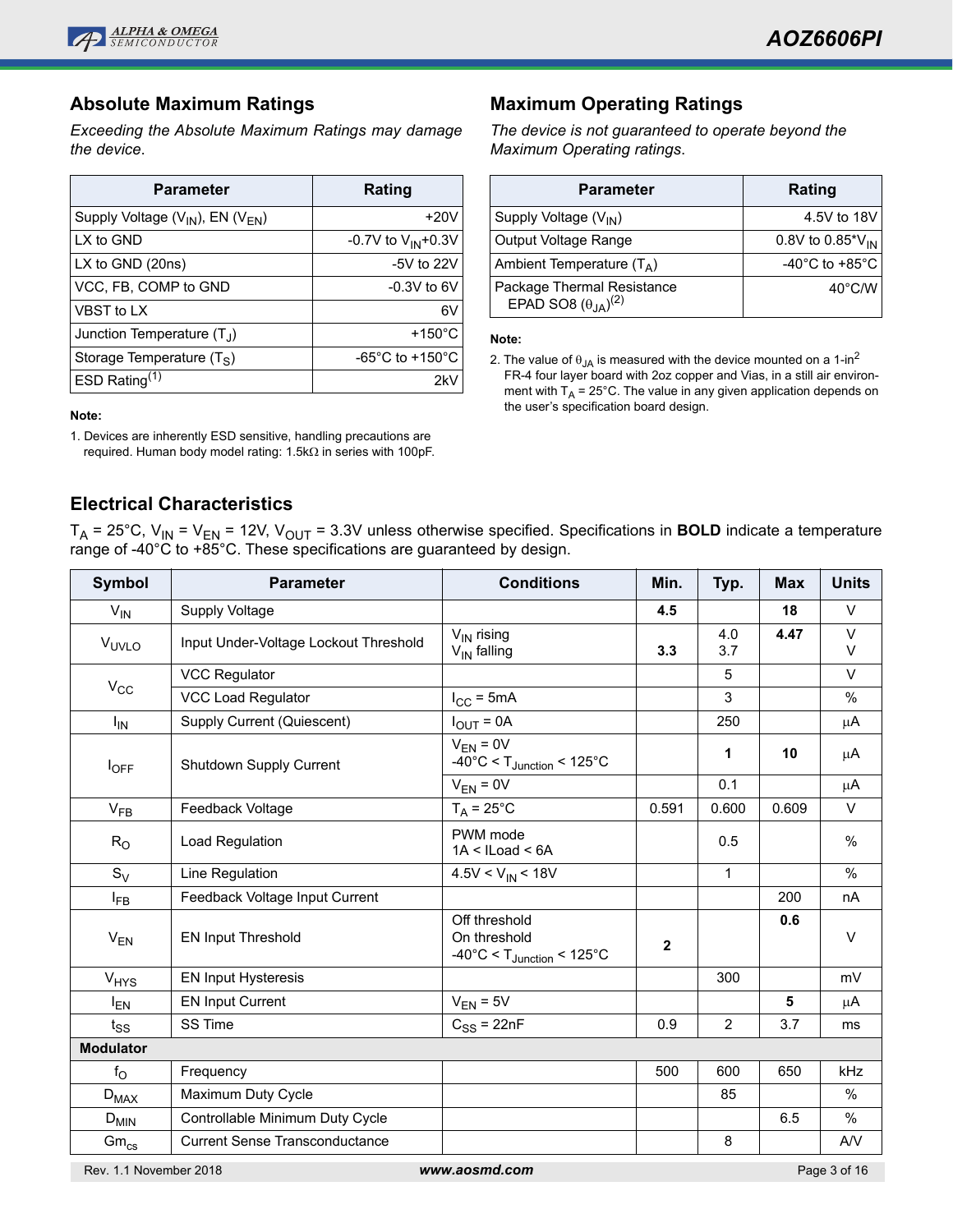

# **Electrical Characteristics**

T<sub>A</sub> = 25°C, V<sub>IN</sub> = V<sub>EN</sub> = 12V, V<sub>OUT</sub> = 3.3V unless otherwise specified. Specifications in **BOLD** indicate a temperature range of -40°C to +85°C. These specifications are guaranteed by design.

| Symbol              | <b>Parameter</b>                 | <b>Conditions</b>                   | Min. | Typ.       | <b>Max</b> | <b>Units</b> |
|---------------------|----------------------------------|-------------------------------------|------|------------|------------|--------------|
| Gm <sub>a</sub>     | Error Amplifier Transconductance |                                     | 300  | 400        | 500        | μA/V         |
| $I_{CH}$            | Charging Current of Error Amp    |                                     |      | 40         |            | μA           |
| <b>Protection</b>   |                                  |                                     |      |            |            |              |
| <sup>I</sup> LIM    | <b>Current Limit</b>             |                                     | 6.5  | 7          |            | A            |
| V <sub>OVP</sub>    | Over Voltage Protection          | Off threshold<br>On threshold       |      | 720<br>620 |            | mV           |
| T <sub>OTP</sub>    | Over-temperature Shutdown Llmit  | $T_J$ rising<br>$T_{\rm J}$ falling |      | 150<br>100 |            | °C           |
| <b>Output Stage</b> |                                  |                                     |      |            |            |              |
| $R_{H}$             | High-Side Switch On-Resistance   | $V_{BST-LX} = 5V$                   |      | 52         |            | $m\Omega$    |
| $R_{L}$             | Low-Side Switch On-Resistance    | $V_{\text{CC}}$ = 5V                |      | 24         |            | $m\Omega$    |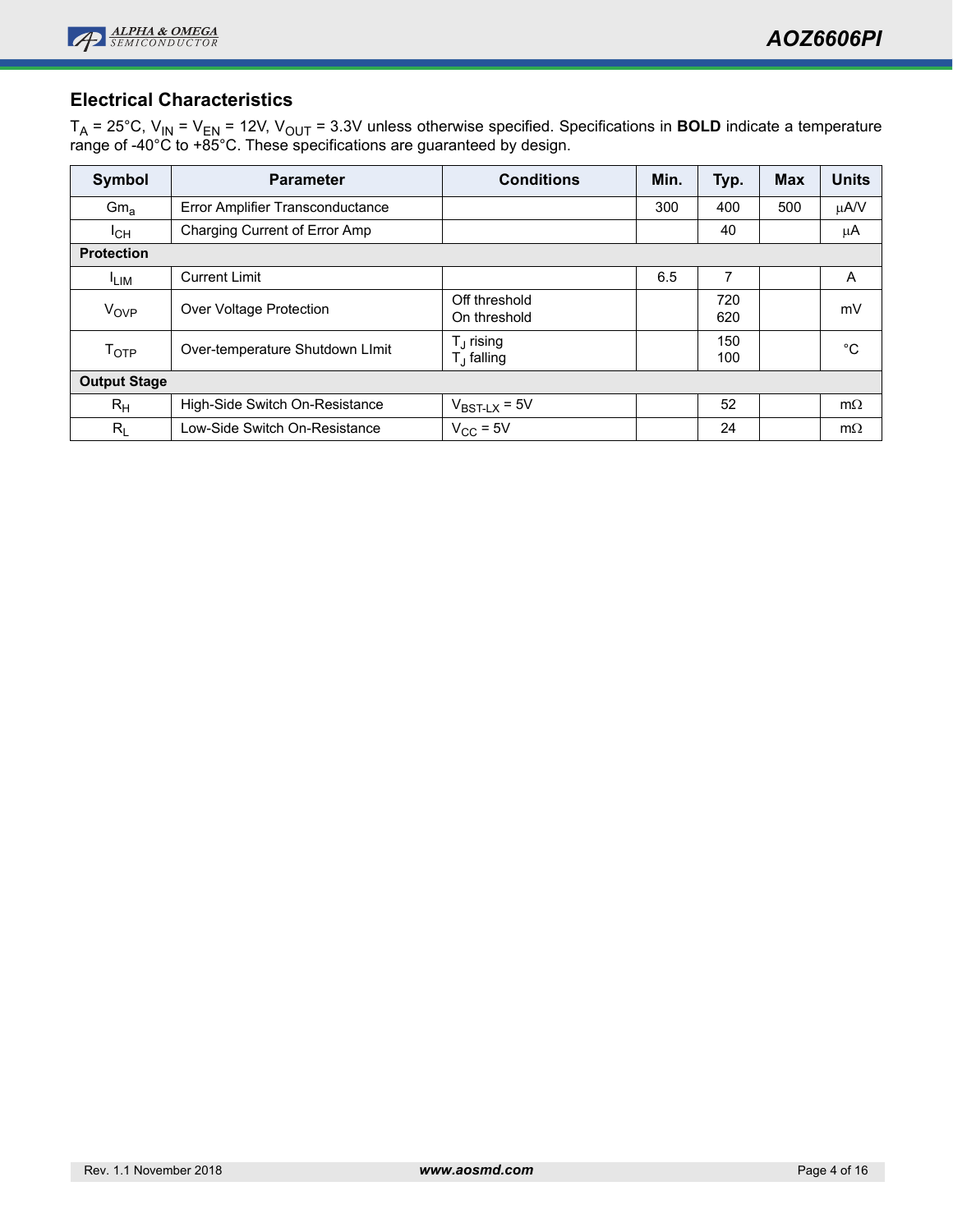

# **Functional Block Diagram**

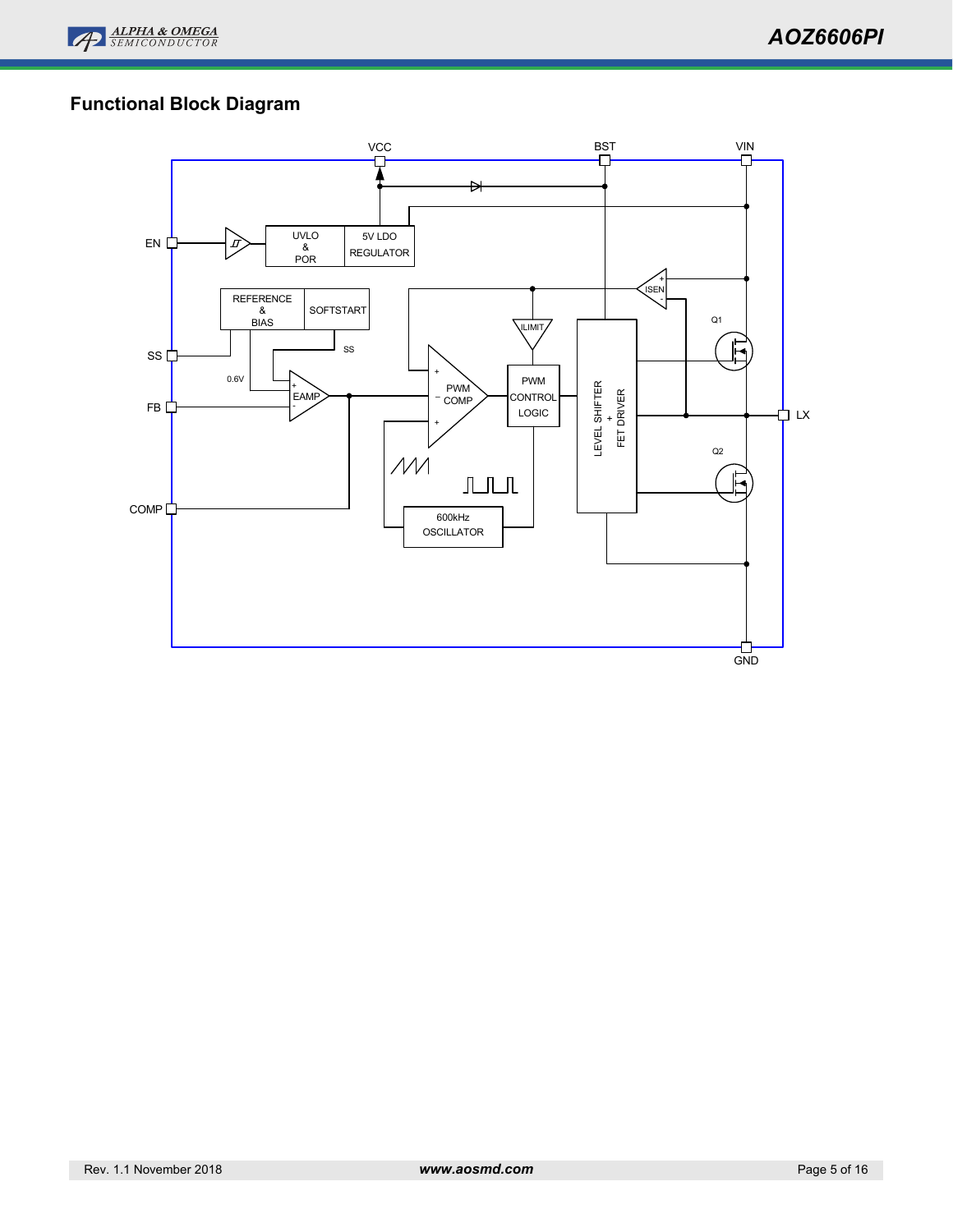

# **Efficiency**



100 90 Efficiency (%) **Efficiency (%)** 80 70 3.3V OUTPUT L=3.3µH 60 2.5V OUTPUT L=3.3µH 1.8V OUTPUT L=2.2µH 1.2V OUTPUT L=2.2µH 50 0.01 0.1 1 10 **IO (**A**)**

# **Thermal Derating**



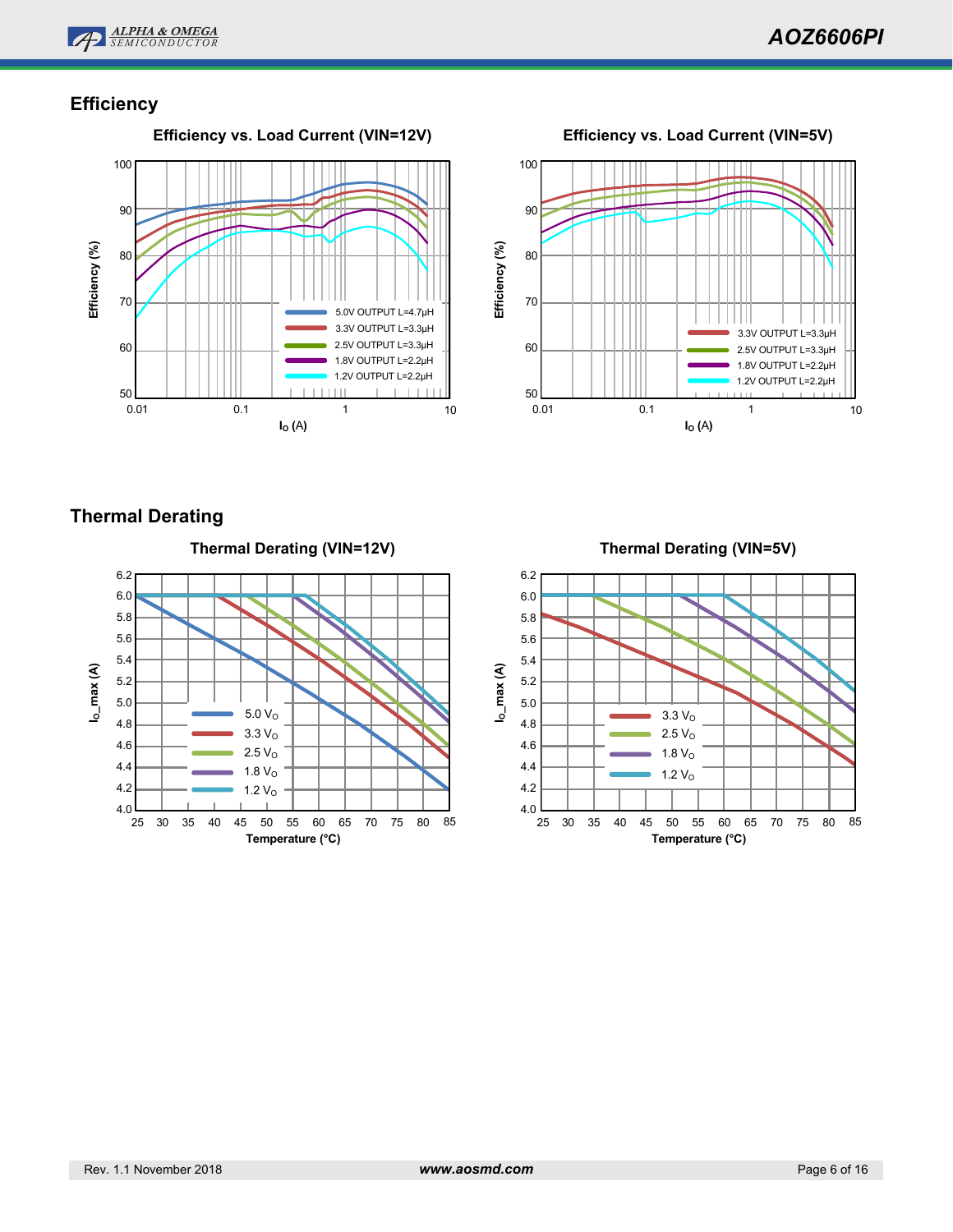

# **Typical Characteristics**

Circuit of Typical Application.  $T_A = 25^{\circ}$ C, V<sub>IN</sub> = V<sub>EN</sub> = 12V, V<sub>OUT</sub> = 3.3V, unless otherwise specified.

**VLX (5V/div)**

**IL (2A/div)**

**VO (0.2V/div)**



**PEM to PWM Mode Change**

**50µs/div**

בחר ברבות

-11°F1



**PWM to PEM Mode Change**





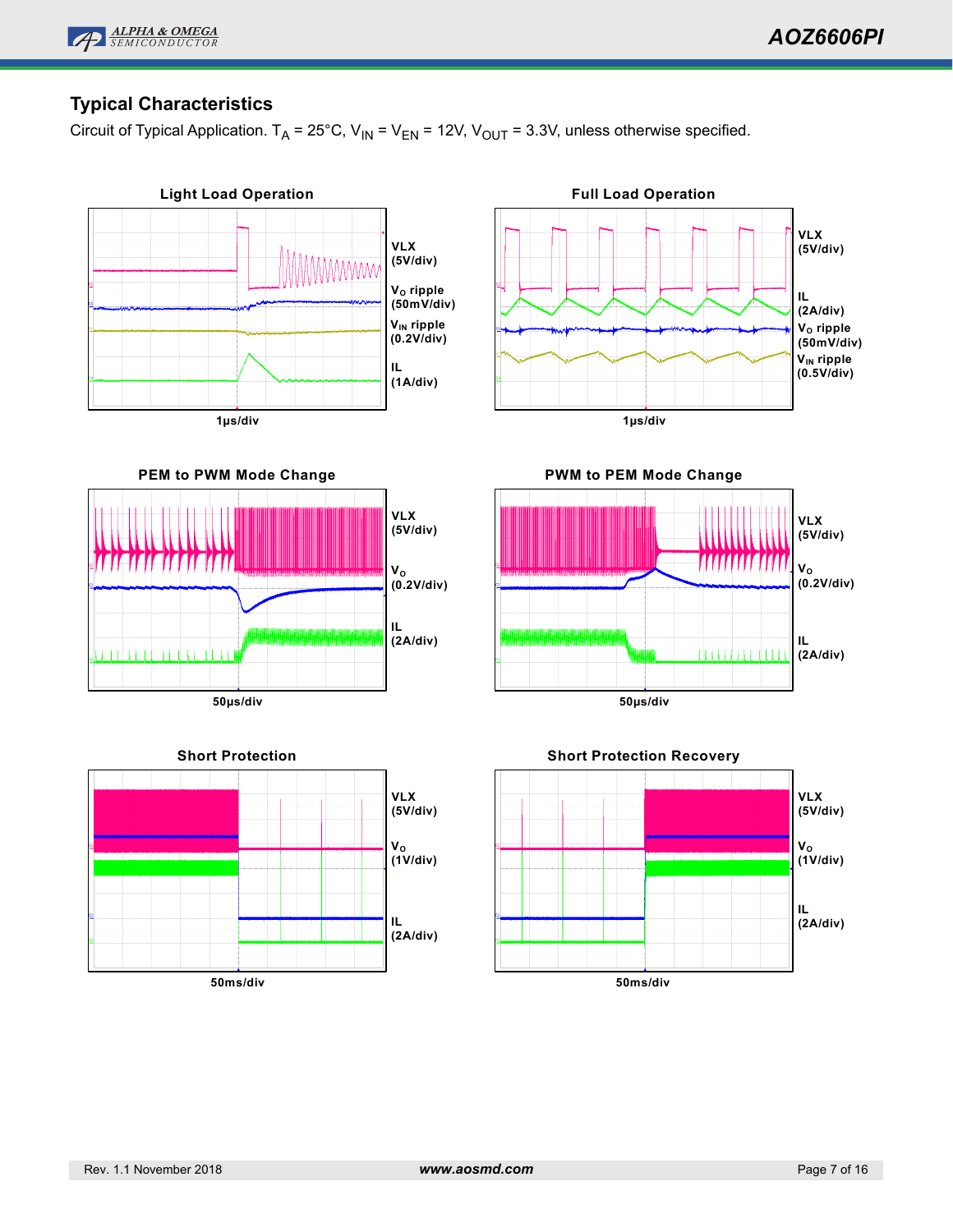

# **Typical Characteristics** (continued)

Circuit of Typical Application.  $T_A = 25^{\circ}$ C, V<sub>IN</sub> = V<sub>EN</sub> = 12V, V<sub>OUT</sub> = 3.3V, unless otherwise specified.

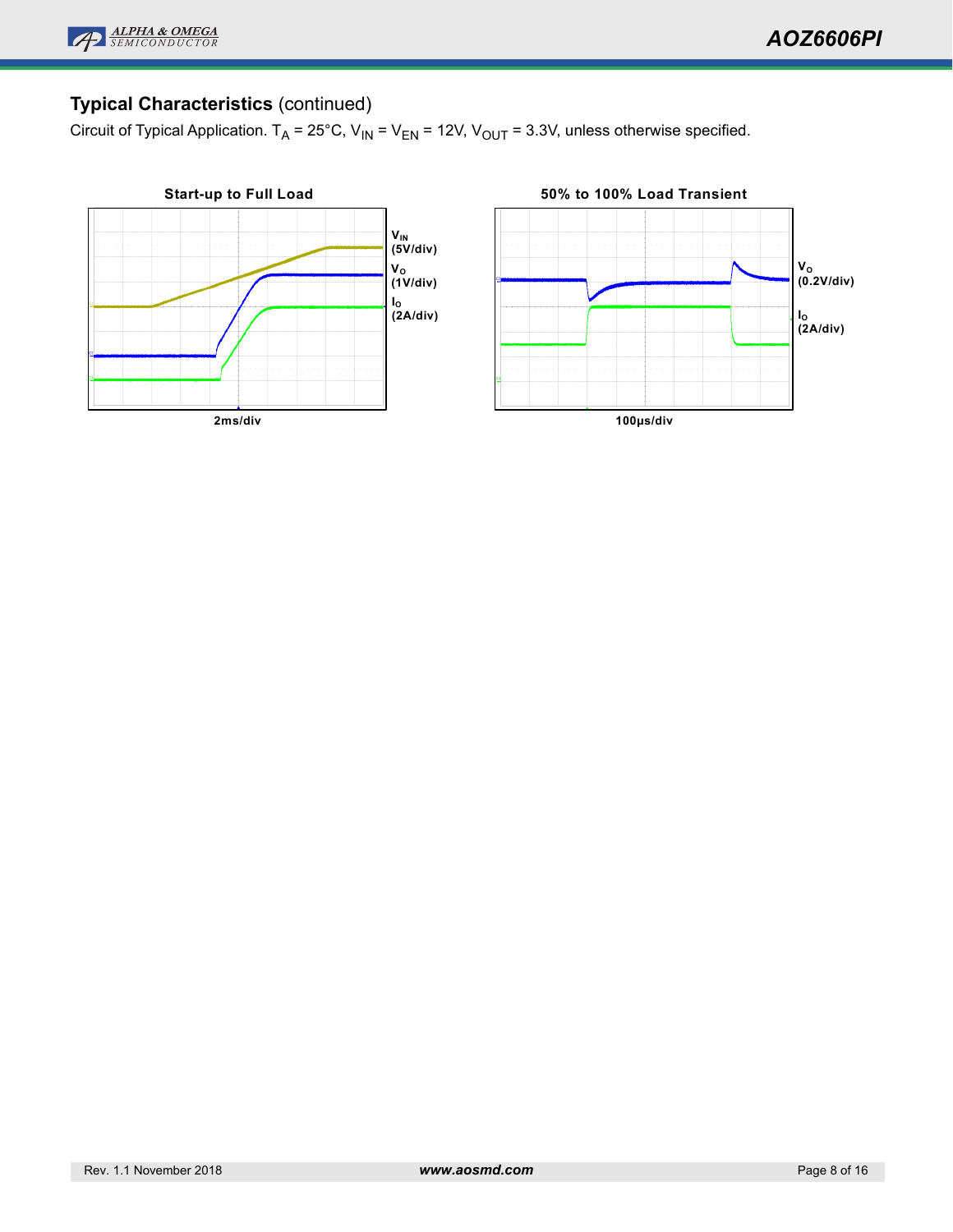

## **Detailed Description**

The AOZ6606PI is a current-mode step down regulator with integrated high-side NMOS switch and low-side NMOS switch. It operates from a 4.5V to 18V input voltage range and supplies up to 6A of load current. Features include, enable control, Power-On Reset, input under voltage lockout, output over voltage protection, external soft-start and thermal shut down.

The AOZ6606PI is available in EPAD-SO8 package.

## **Enable and Soft Start**

The AOZ6606PI has external soft start feature to limit inrush current and ensure the output voltage ramps up smoothly to regulation voltage. A soft start process begins when the input voltage rises to 4.1V and voltage on EN pin is HIGH. The soft start time is programmed by external soft start capacitor, and can be calculated by below equation:

$$
T_{SS(ms)} = \frac{Css(nF)x0.6V}{5uA}
$$

The EN pin of the AOZ6606PI is active high. Connect the EN pin to VIN if enable function is not used. Pull it to ground will disable the AOZ6606PI. Do not leave it open. The voltage on EN pin must be above 2 V to enable the AOZ6606PI. When voltage on EN pin falls below 0.6V, the AOZ6606PI is disabled.

## **Light Load and PWM Operation**

Under low output current settings, the AOZ6606PI will operate with pulse energy mode to obtain high efficiency. In pulse energy mode, the PWM will not turn off until the inductor current reaches to 800mA and the current signal exceeds the error voltage.

## **Steady-State Operation**

Under heavy load steady-state conditions, the converter operates in fixed frequency and Continuous-Conduction Mode (CCM).

The AOZ6606PI integrates an internal N-MOSFET as the high-side switch. Inductor current is sensed by amplifying the voltage drop across the drain to source of the high side power MOSFET. Output voltage is divided down by the external voltage divider at the FB pin. The difference of the FB pin voltage and reference is amplified by the internal transconductance error amplifier. The error voltage is compared against the current signal, which is sum of inductor current signal and ramp compensation signal, at PWM comparator input. If the current signal is less than the error voltage, the internal high-side switch is on. The inductor current flows from the input through the inductor to the output. When the current signal exceeds the error voltage, the high-side switch is off. The inductor current is freewheeling through the internal low-side N-MOSFET switch to output. The internal adaptive FET driver guarantees no turn on overlap of both high-side and low-side switch.

Comparing with regulators using freewheeling Schottky diodes, the AOZ6606PI uses freewheeling NMOSFET to realize synchronous rectification. It greatly improves the converter efficiency and reduces power loss in the lowside switch.

The AOZ6606PI uses a N-Channel MOSFET as the high-side switch. Since the NMOSFET requires a gate voltage higher than the input voltage, a boost capacitor is needed between LX pin and BST pin to drive the gate. The boost capacitor is charged while LX is low.

## **Output Voltage Programming**

Output voltage can be set by feeding back the output to the FB pin by using a resistor divider network. In the application circuit shown in Figure 1. The T-type resistor divider network includes  $R_1$   $R_2$ . Usually, a design is started by picking a fixed  $R<sub>2</sub>$  value and calculating the required R1 with equation below.

$$
V_O = 0.6 \times \left(1 + \frac{R_1}{R_2}\right)
$$

Some standard value of  $R_1$ ,  $R_2$  and most used output voltage values are listed in Table 1.

| <b>VO (V)</b> | R1 ( $k\Omega$ ) | $R2 (k\Omega)$ |
|---------------|------------------|----------------|
| 1.0           | 10               | 15             |
| 1.2           | 10               | 10             |
| 1.5           | 15               | 10             |
| 1.8           | 20               | 10             |
| 2.5           | 31.6             | 10             |
| 3.3           | 68.1             | 15             |
| 5.0           | 110              | 15             |

## **Table 1.**

Combination of R1 and R2 should be large enough to avoid drawing excessive current from the output, which will cause power loss.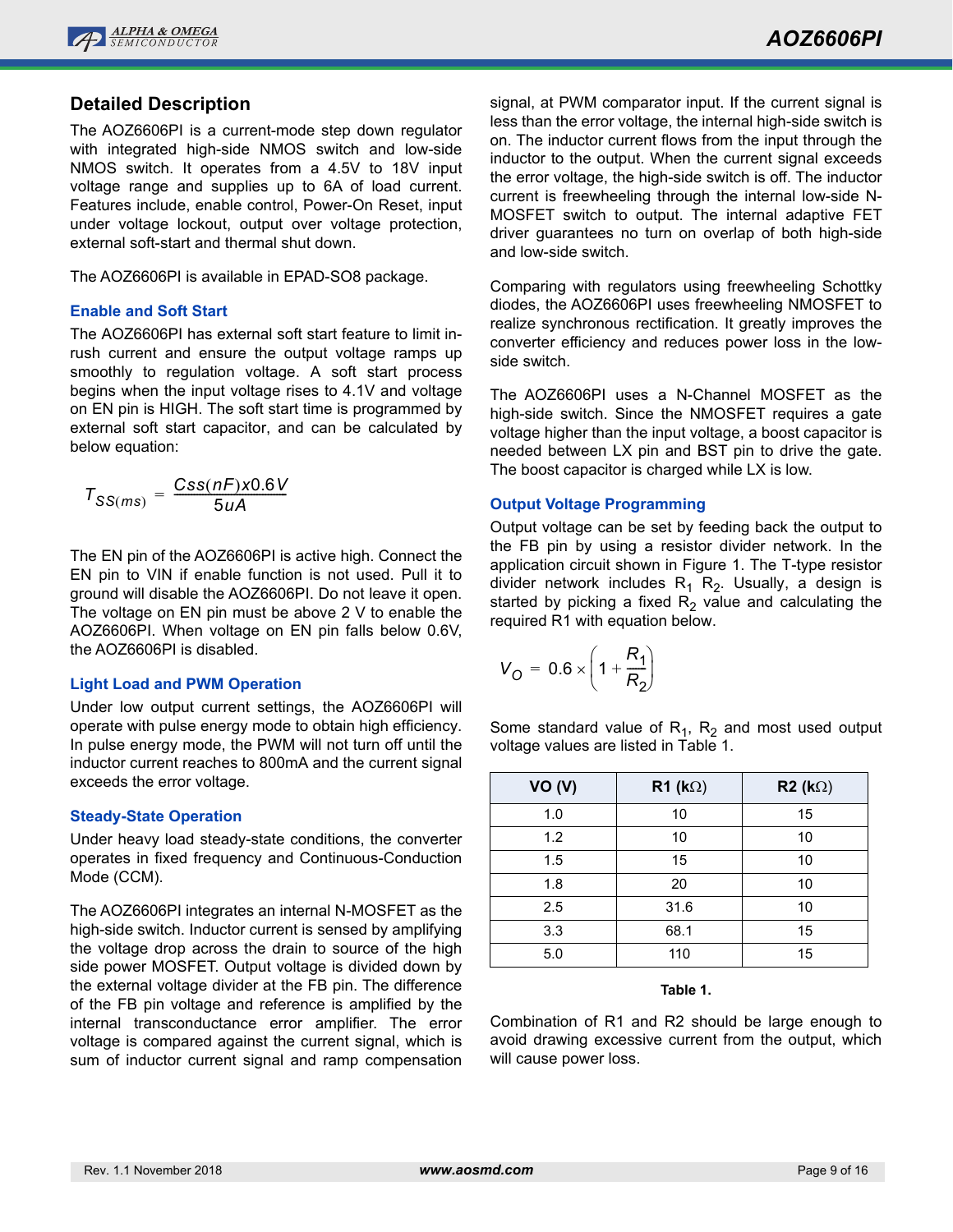

## **Protection Features**

The AOZ6606PI has multiple protection features to prevent system circuit damage under abnormal conditions.

### **Over Current Protection (OCP)**

The sensed inductor current signal is also used for over current protection. Since the AOZ6606PI employs peak current mode control, during over current conditions, the peak inductor current is automatically limited to cycle-by cycle, and if output drop to some level after current limit, then the AOZ6606PI will shut down and auto restart with hiccup mode.

### **Power-On Reset (POR)**

A power-on reset circuit monitors the VIN voltage. When the VIN voltage exceeds 4V, the converter starts operation. When VIN voltage falls below 3.7V, the converter will be shut down.

### **Thermal Protection**

An internal temperature sensor monitors the junction temperature. It shuts down the internal control circuit and high side NMOS if the junction temperature exceeds 150ºC. The regulator will restart automatically under the control of soft-start circuit when the junction temperature decreases to 100ºC.

## **Application Information**

The basic AOZ6606PI application circuit is show in Figure 1. Component selection is explained below.

## **Input Capacitor**

The input capacitor must be connected to the  $V_{IN}$  pin and GND pin of AOZ6606PI to maintain steady input voltage and filter out the pulsing input current. The voltage rating of input capacitor must be greater than maximum input voltage plus ripple voltage.

The input ripple voltage can be approximated by equation below:

$$
\Delta V_{IN} = \frac{I_O}{f \times C_{IN}} \times \left(1 - \frac{V_O}{V_{IN}}\right) \times \frac{V_O}{V_{IN}}
$$

Since the input current is discontinuous in a buck converter, the current stress on the input capacitor is another concern when selecting the capacitor. For a buck circuit the RMS value of input capacitor current can be calculated by:

$$
I_{CIN\_RMS} = I_O \times \sqrt{\frac{V_O}{V_{IN}}} \left(1 - \frac{V_O}{V_{IN}}\right)
$$

If we let *m* equal the conversion ratio:

$$
\frac{V_O}{V_{IN}} = m
$$

The relation between the input capacitor RMS current and voltage conversion ratio is calculated and shown in Figure. 2 below. It can be seen that when  $V<sub>O</sub>$  is half of  $V_{IN}$ , C<sub>IN</sub> is under the worst current stress. The worst current stress on  $C_{1N}$  is 0.5 $I_{O}$ .



**Figure 2. I<sub>CIN</sub> vs. Voltage Conversion Ratio** 

For reliable operation and best performance, the input capacitors must have current rating higher than  $I_{\text{CIN-RMS}}$ at worst operating conditions. Ceramic capacitors are preferred for input capacitors because of their low ESR and high current rating. Depending on the application circuits, other low ESR tantalum capacitor may also be used. When selecting ceramic capacitors, X5R or X7R type dielectric ceramic capacitors should be used for their better temperature and voltage characteristics. Note that the ripple current rating from capacitor manufactures are based on certain amount of life time. Further derating may be necessary in practical design.

## **Inductor**

The inductor is used to supply constant current to output when it is driven by a switching voltage. For given input and output voltage inductance and switching frequency together decide the inductor ripple current, which is:

$$
\Delta I_L = \frac{V_O}{f \times L} \times \left(1 - \frac{V_O}{V_{IN}}\right)
$$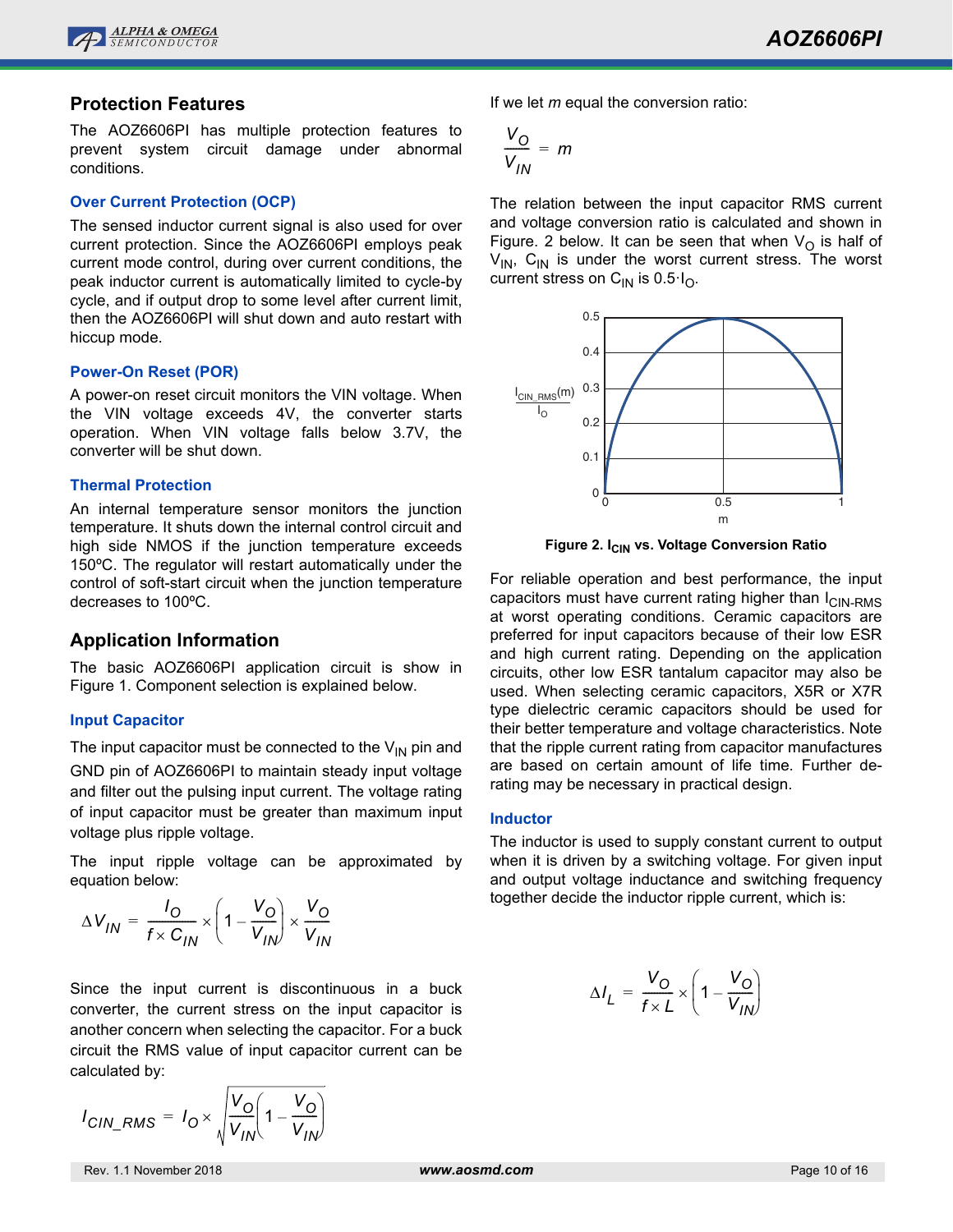

The peak inductor current is:

$$
I_{Lpeak} = I_0 + \frac{\Delta I_L}{2}
$$

High inductance gives low inductor ripple current but requires larger size inductor to avoid saturation. Low ripple current reduces inductor core losses. It also reduces RMS current through inductor and switches, which results in less conduction loss. Usually, peak to peak ripple current on inductor is designed to be 20% to 40% of output current.

When selecting the inductor, make sure it is able to handle the peak current without saturation even at the highest operating temperature.

The inductor takes the highest current in a buck circuit. The conduction loss on inductor need to be checked for thermal and efficiency requirements.

Surface mount inductors in different shape and styles are available from Coilcraft, Elytone and Murata. Shielded inductors are small and radiate less EMI noise. But they cost more than unshielded inductors. The choice depends on EMI requirement, price and size.

## **Output Capacitor**

The output capacitor is selected based on the DC output voltage rating, output ripple voltage specification and ripple current rating.

The selected output capacitor must have a higher rated voltage specification than the maximum desired output voltage including ripple. De-rating needs to be considered for long term reliability.

Output ripple voltage specification is another important factor for selecting the output capacitor. In a buck converter circuit, output ripple voltage is determined by inductor value, switching frequency, output capacitor value and ESR. It can be calculated by the equation below:

$$
\Delta V_{\rm O} = \Delta I_{\rm L} \times (ESR_{\rm CO} + \frac{1}{8 \times f \times C_{\rm O}})
$$

where  $C_O$  is output capacitor value and  $ESR_{CO}$  is the Equivalent Series Resistor of output capacitor. When low ESR ceramic capacitor is used as output capacitor, the impedance of the capacitor at the switching frequency dominates. Output ripple is mainly caused by capacitor value and inductor ripple current. The output ripple voltage calculation can be simplified to:

$$
\Delta V_{\mathbf{O}} = \Delta I_L \times \frac{1}{8 \times f \times C_{\mathbf{O}}}
$$

If the impedance of ESR at switching frequency dominates, the output ripple voltage is mainly decided by capacitor ESR and inductor ripple current. The output ripple voltage calculation can be further simplified to:

$$
\Delta V_{\rm O} = \Delta I_L \times ESR_{\rm CO}
$$

For lower output ripple voltage across the entire operating temperature range, X5R or X7R dielectric type of ceramic, or other low ESR tantalum are recommended to be used as output capacitors.

In a buck converter, output capacitor current is continuous. The RMS current of output capacitor is decided by the peak to peak inductor ripple current. It can be calculated by:

$$
I_{CO\_RMS} = \frac{\Delta I_L}{\sqrt{12}}
$$

Usually, the ripple current rating of the output capacitor is a smaller issue because of the low current stress. When the buck inductor is selected to be very small and inductor ripple current is high, output capacitor could be overstressed.

## **Loop Compensation**

The AOZ6606PI employs peak current mode control for easy use and fast transient response. Peak current mode control eliminates the double pole effect of the output L&C filter. It greatly simplifies the compensation loop design.

With peak current mode control, the buck power stage can be simplified to be a one-pole and one-zero system in frequency domain. The pole is dominant pole can be calculated by:

$$
f_{p1} = \frac{1}{2\pi \times C_0 \times R_L}
$$

The zero is a ESR zero due to output capacitor and its ESR. It is can be calculated by:

$$
f_{Z1} = \frac{1}{2\pi \times C_0 \times ESR_{\text{co}}}
$$

where

 $C_{\Omega}$  is the output filter capacitor;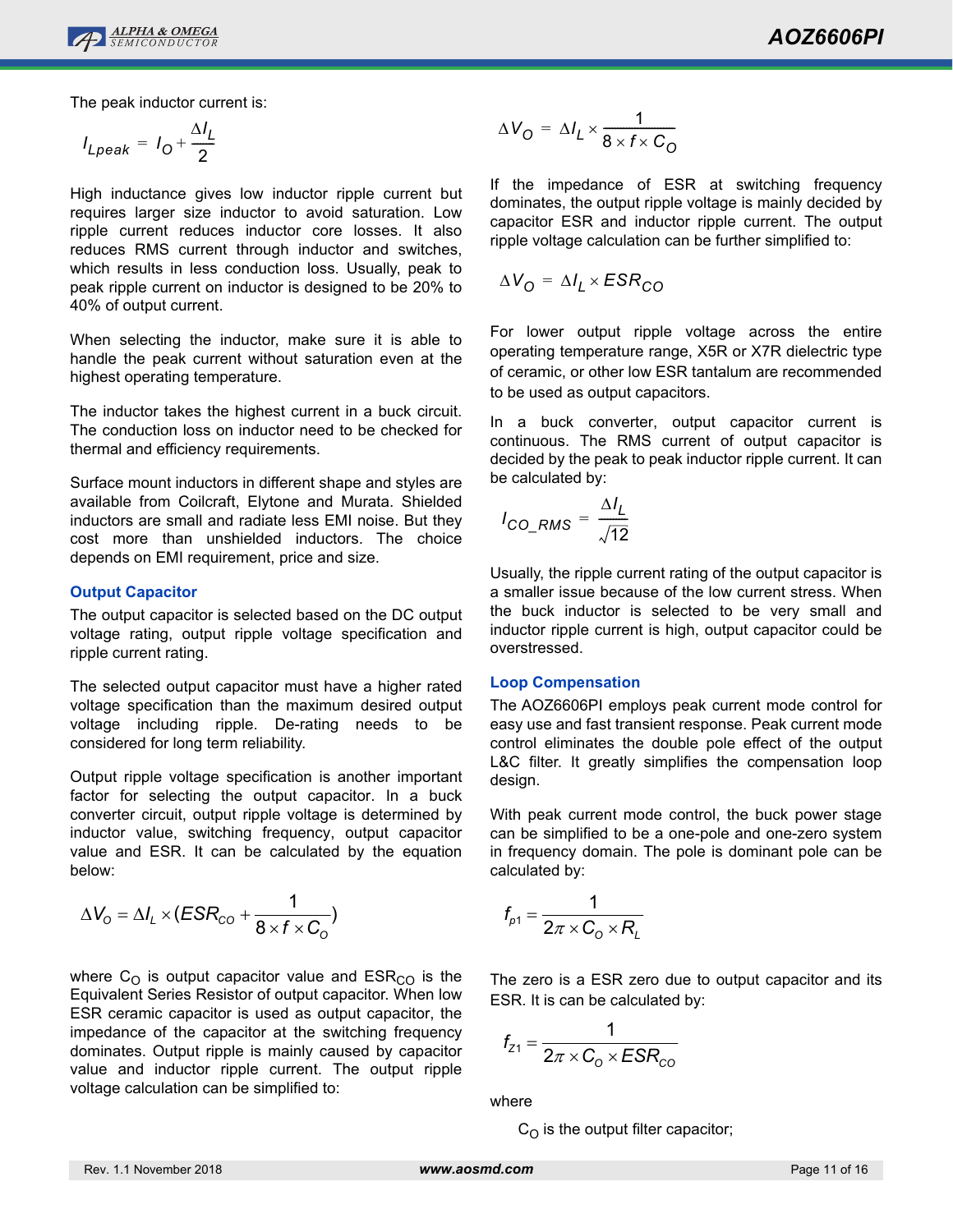

 $R<sub>L</sub>$  is load resistor value;

 $ESR<sub>CO</sub>$  is the equivalent series resistance of output capacitor;

The compensation design is actually to shape the converter control loop transfer function to get desired gain and phase. Several different types of compensation network can be used for the AOZ6606PI. For most cases a series capacitor and resistor network connected to the COMP pin sets the pole-zero and is adequate for a stable high-bandwidth control loop.

In the AOZ6606PI, FB pin and COMP pin are the inverting input and the output of internal error amplifier. A series R and C compensation network connected to COMP provides one pole and one zero. The pole is:

$$
f_{_{\rho 2}}=\frac{G_{_{\text{EA}}}}{2\pi\times CC\times G_{_{\text{VEA}}}}
$$

**Where** 

 $G_{FA}$  is the error amplifier transconductance, which is  $480 \times 10^{-6}$  A/V;

 $G_{\text{VFA}}$  is the error amplifier voltage gain, which is 4800;

 $C_c$  is compensation capacitor in Figure 1;

The zero given by the external compensation network, capacitor  $C_c$  and resistor  $R_c$ , is located at:

$$
f_{Z2} = \frac{1}{2\pi \times C_c \times R_c}
$$

To design the compensation circuit, a target crossover frequency  $f_C$  for close loop must be selected. The system crossover frequency is where control loop has unity gain. The crossover is the also called the converter

bandwidth. Generally a higher bandwidth means faster response to load transient. However, the bandwidth should not be too high because of system stability concern. When designing the compensation loop, converter stability under all line and load condition must be considered.

Usually, it is recommended to set the bandwidth to be equal or less than 1/10 of switching frequency.

The strategy for choosing  $R_c$  and  $C_c$  is to set the cross over frequency with Rc and set the compensator zero with  $C_c$ . Using selected crossover frequency,  $f_c$ , to calculate  $R_c$ :

$$
R_c = f_c \times \frac{V_o}{V_{FB}} \times \frac{2\pi \times C_o}{G_{EA} \times G_{CS}}
$$

where  $f_C$  is desired crossover frequency. For best performance, fc is set to be about 1/10 of switching frequency:

 $V_{FB}$  is 0.6V;

 $G_{FA}$  is the error amplifier transconductance, which is  $480 \times 10^{-6}$  A/V;

 $G_{CS}$  is the current sense circuit transconductance, which is 8 A/V;

The compensation capacitor  $C_c$  and resistor  $R_c$  together make a zero. This zero is put somewhere close to the dominate pole  $f_{p1}$  but lower than 1/5 of selected crossover frequency.  $C_c$  can is selected by:

$$
C_c = \frac{C_o \times R_L}{Rc}
$$

An easy-to-use application software which helps to design and simulate the compensation loop can be found at [www.aosmd.com.](http://www.aosmd.com)

## **Thermal Management and Layout Consideration**

In the AOZ6606PI buck regulator circuit, high pulsing current flows through two circuit loops. The first loop starts from the input capacitors, to the VIN pin to the LX pad to the filter inductor to the output capacitor and load and then return to the input capacitor through ground. Current flows in the first loop when the high side switch is on. The second loop starts from inductor, to the output capacitors and load, to the low side NMOSFET. Current flows in the second loop when the low side NMOSFET is on.

In PCB layout minimizing the two loops area reduces the noise of this circuit and improves efficiency. A ground plane is strongly recommended to connect input capacitor, output capacitor and GND pin of the AOZ6606PI.

In the AOZ6606PI buck regulator circuit, the major power dissipating components are the AOZ6606PI and the output inductor. The total power dissipation of converter circuit can be measured by input power minus output power.

$$
P_{total\_loss} = V_{IN} \times I_{IN} - V_{O} \times I_{O}
$$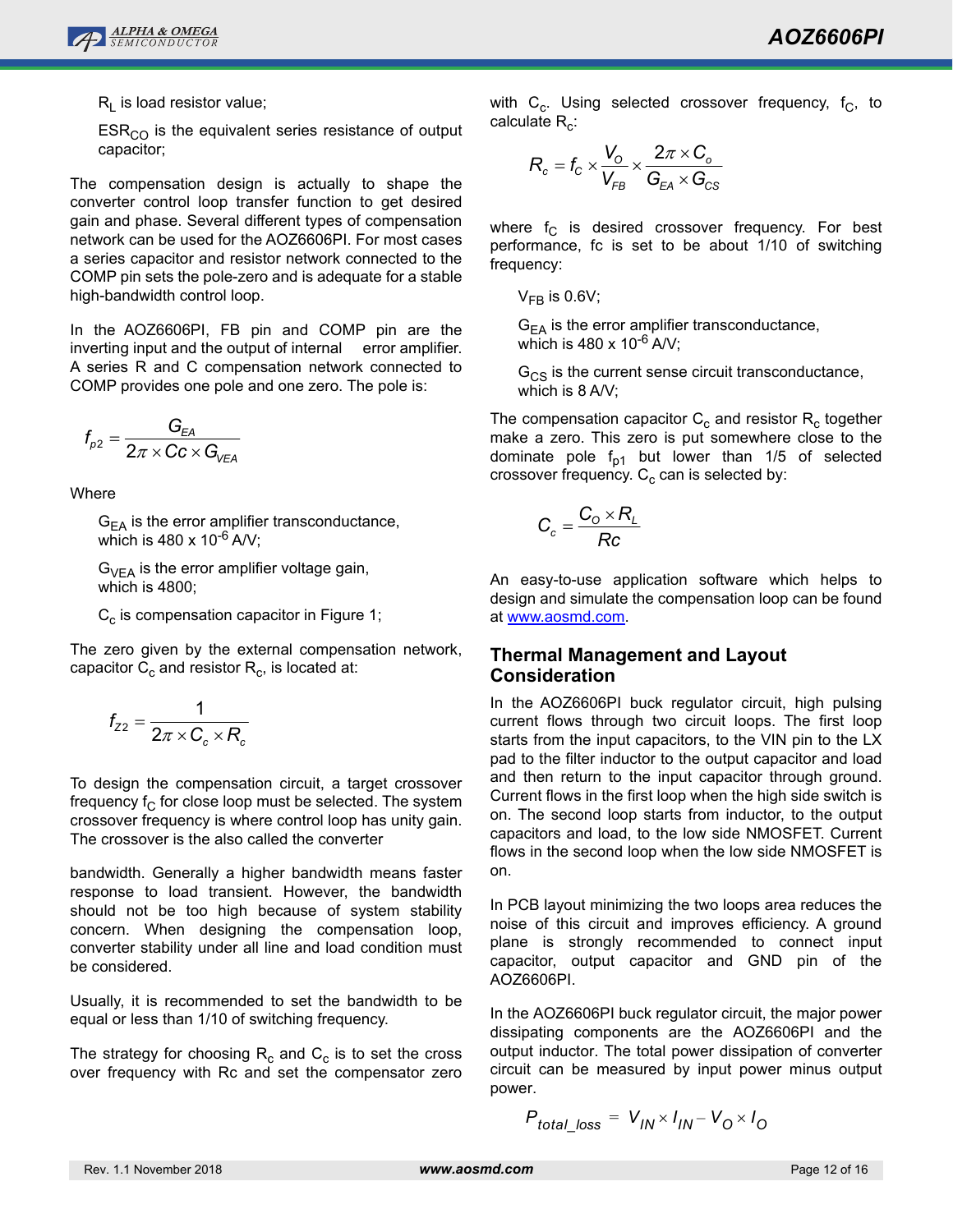

The power dissipation of inductor can be approximately calculated by output current and DCR of inductor.

$$
P_{inductor\_loss} = I_0^2 \times R_{inductor} \times 1.1
$$

The actual junction temperature can be calculated with power dissipation in the AOZ6606PI and thermal impedance from junction to ambient.

$$
T_{junction} = (P_{total\_loss} - P_{inductor\_loss}) \times \Theta_{JA}
$$

The maximum junction temperature of AOZ6606PI is 150ºC, which limits the maximum load current capability.

The thermal performance of the AOZ6606PI is strongly affected by the PCB layout. Extra care should be taken by users during design process to ensure that the IC will operate under the recommended environmental conditions.

- 1. The exposed pad (LX) is connected to internal Highside FET source and Lowside FET drains. Connect a large copper plane to LX pin to help thermal dissipation.
- 2. Do not use thermal relief connection to the VIN and the GND pin. Pour a maximized copper area to the GND pin and the VIN pin to help thermal dissipation.
- 3. Input capacitor should be connected to the VIN pin and the GND pin as close as possible.
- 4. Make the current trace from LX pins to L to Co to the GND as short as possible.
- 5. Pour copper plane on all unused board area and connect it to stable DC nodes, like VIN, GND or VOUT.
- 6. Keep sensitive signal trace away from the LX pad.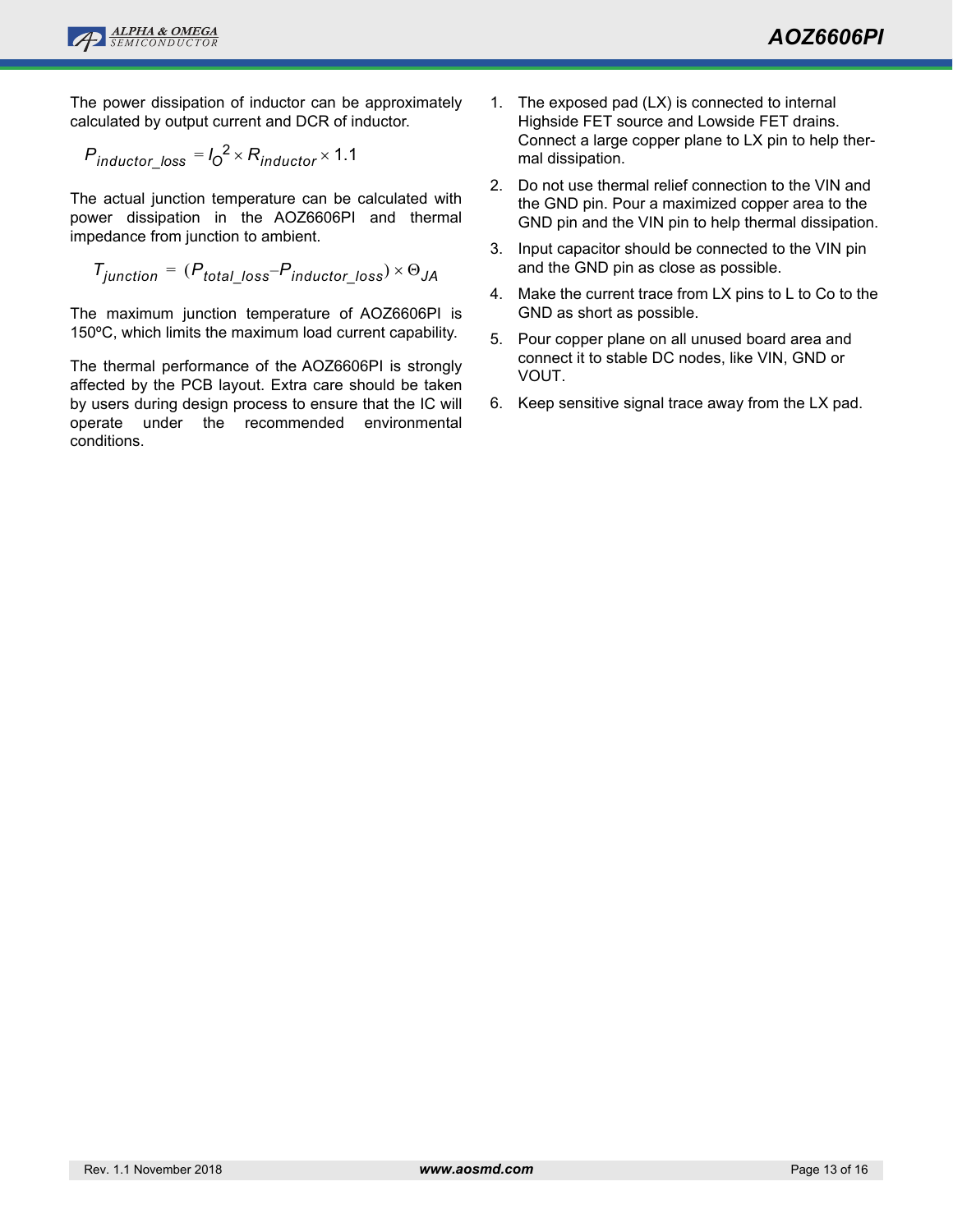# **Package Dimensions, SO-8 EP1**







# **RECOMMENDED LAND PATTERN**



### **Dimensions in millimeters**

| <b>Symbols</b> | Min.        | Nom.        | Max.        |
|----------------|-------------|-------------|-------------|
| A              | 1.40        | 1.55        | 1.70        |
| A <sub>1</sub> | 0.00        | 0.05        | 0.10        |
| A <sub>2</sub> | 1.40        | 1.50        | 1.60        |
| В              | 0.31        | 0.406       | 0.51        |
| C              | 0.17        |             | 0.25        |
| D              | 4.80        | 4.96        | 5.00        |
| D0             | 3.20        | 3.40        | 3.60        |
| D1             | 3.10        | 3.30        | 3.50        |
| E              | 5.80        | 6.00        | 6.20        |
| e              |             | 1.27        |             |
| E1             | 3.80        | 3.90        | 4.00        |
| E <sub>2</sub> | 2.21        | 2.41        | 2.61        |
| E3             |             | 0.40 REF    |             |
| L              | 0.40        | 0.95        | 1.27        |
| У              |             |             | 0.10        |
| θ              | $0^{\circ}$ | $3^{\circ}$ | $8^{\circ}$ |
| $ L1-L1' $     |             | 0.04        | 0.12        |
| L1             |             | 1.04 REF    |             |

#### **Dimensions in inches**

| Symbols        | Min.  | Nom.        | Max.  |
|----------------|-------|-------------|-------|
| A              | 0.055 | 0.061       | 0.067 |
| A1             | 0.000 | 0.002       | 0.004 |
| A2             | 0.055 | 0.059       | 0.063 |
| B              | 0.012 | 0.016       | 0.020 |
| С              | 0.007 |             | 0.010 |
| D              | 0.189 | 0.195       | 0.197 |
| D0             | 0.126 | 0.134       | 0.142 |
| D1             | 0.122 | 0.130       | 0.138 |
| E              | 0.228 | 0.236       | 0.244 |
| e              |       | 0.050       |       |
| Ε1             | 0.150 | 0.153       | 0.157 |
| E <sub>2</sub> | 0.087 | 0.095       | 0.103 |
| E3             |       | 0.016 REF   |       |
| L              | 0.016 | 0.037       | 0.050 |
| у              |       |             | 0.004 |
| θ              | 0°    | $3^{\circ}$ | 8°    |
| $L1-L1'$       |       | 0.002       | 0.005 |
| l 1            |       | 0.041 REF   |       |

#### **Notes:**

- 1. Package body sizes exclude mold flash and gate burrs.
- 2. Dimension L is measured in gauge plane.
- 3. Tolerance 0.10mm unless otherwise specified.
- 4. Controlling dimension is millimeter, converted inch dimensions are not necessarily exact.
- 5. Die pad exposure size is according to lead frame design.
- 6. Followed from JEDEC MS-012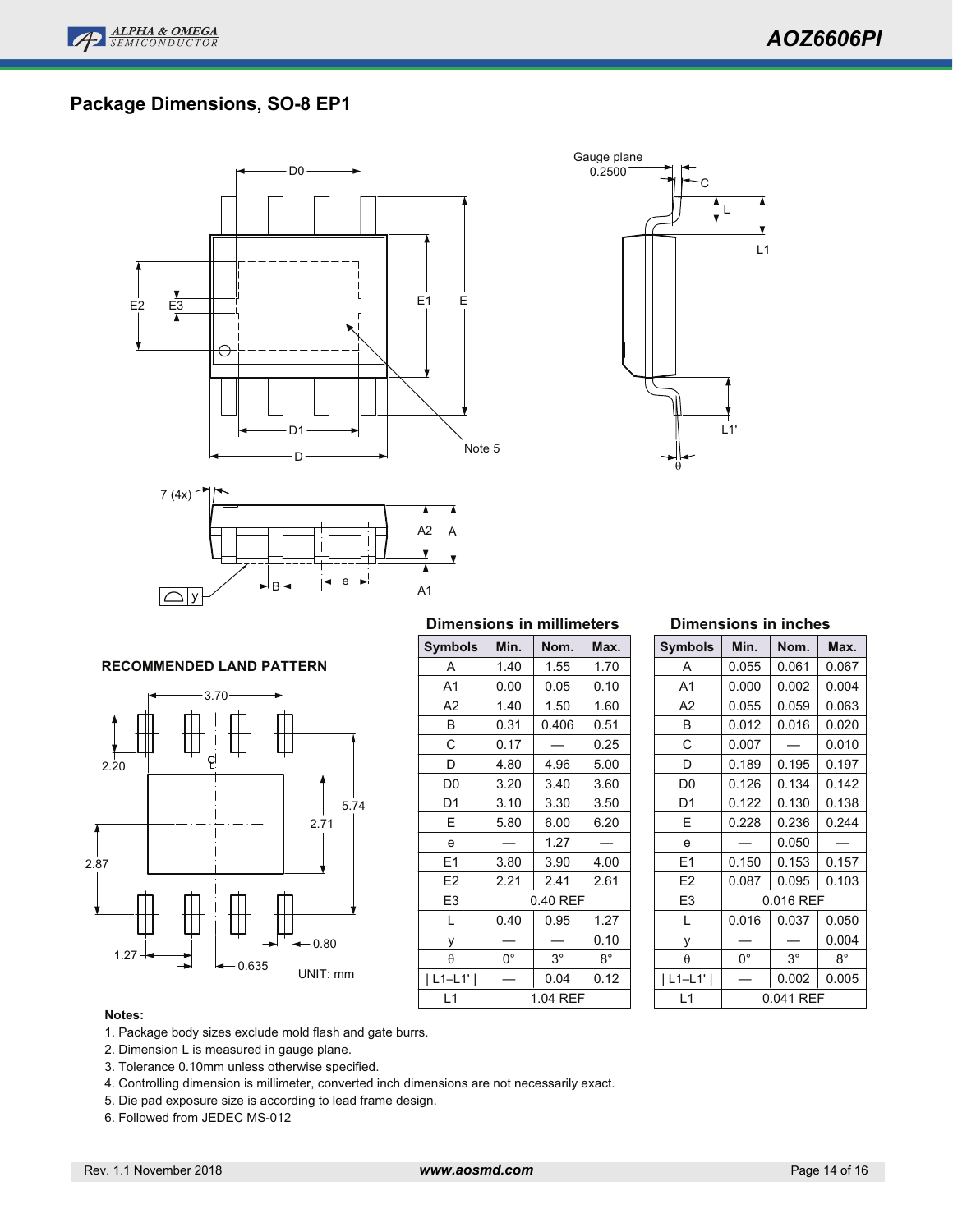S

 $\frac{1}{K}$ 



# **Tape and Reel Dimensions, SO-8, EP1**



UNIT: mm

| UNI I . IIIIII |       |           |                |                |                |       |       |                |                |                |                |       |
|----------------|-------|-----------|----------------|----------------|----------------|-------|-------|----------------|----------------|----------------|----------------|-------|
| Package        | A0    | <b>B0</b> | K <sub>0</sub> | D <sub>0</sub> | D <sub>1</sub> |       |       | E <sub>2</sub> | P <sub>0</sub> | P <sub>1</sub> | P <sub>2</sub> |       |
| $SO-8$         | 6.40  | 5.20      | 2.10           | .60            | 1.50           | 12.00 | 1.75  | 5.50           | 8.00           | 4.00           | 2.00           | 0.25  |
| (12mm)         | ±0.10 | ±0.10     | ±0.10          | ±0.10          | ±0.10          | ±0.10 | ±0.10 | ±0.10          | ±0.10          | ±0.10          | ±0.10          | ±0.10 |
|                |       |           |                |                |                |       |       |                |                |                |                |       |





|      | Tape Size Reel Size | M       |                | W     | W <sub>1</sub> |             |       |       | G | יי |  |
|------|---------------------|---------|----------------|-------|----------------|-------------|-------|-------|---|----|--|
| 12mm | ø330                | ø330.00 | ø97.00   13.00 |       | 17.40          | ø13.00      | 10.60 | 2.00  |   |    |  |
|      |                     | ±0.50   | ±0.10          | ±0.30 | ±1.00          | +0.50/-0.20 |       | ±0.50 |   |    |  |

## **Leader/Trailer and Orientation**